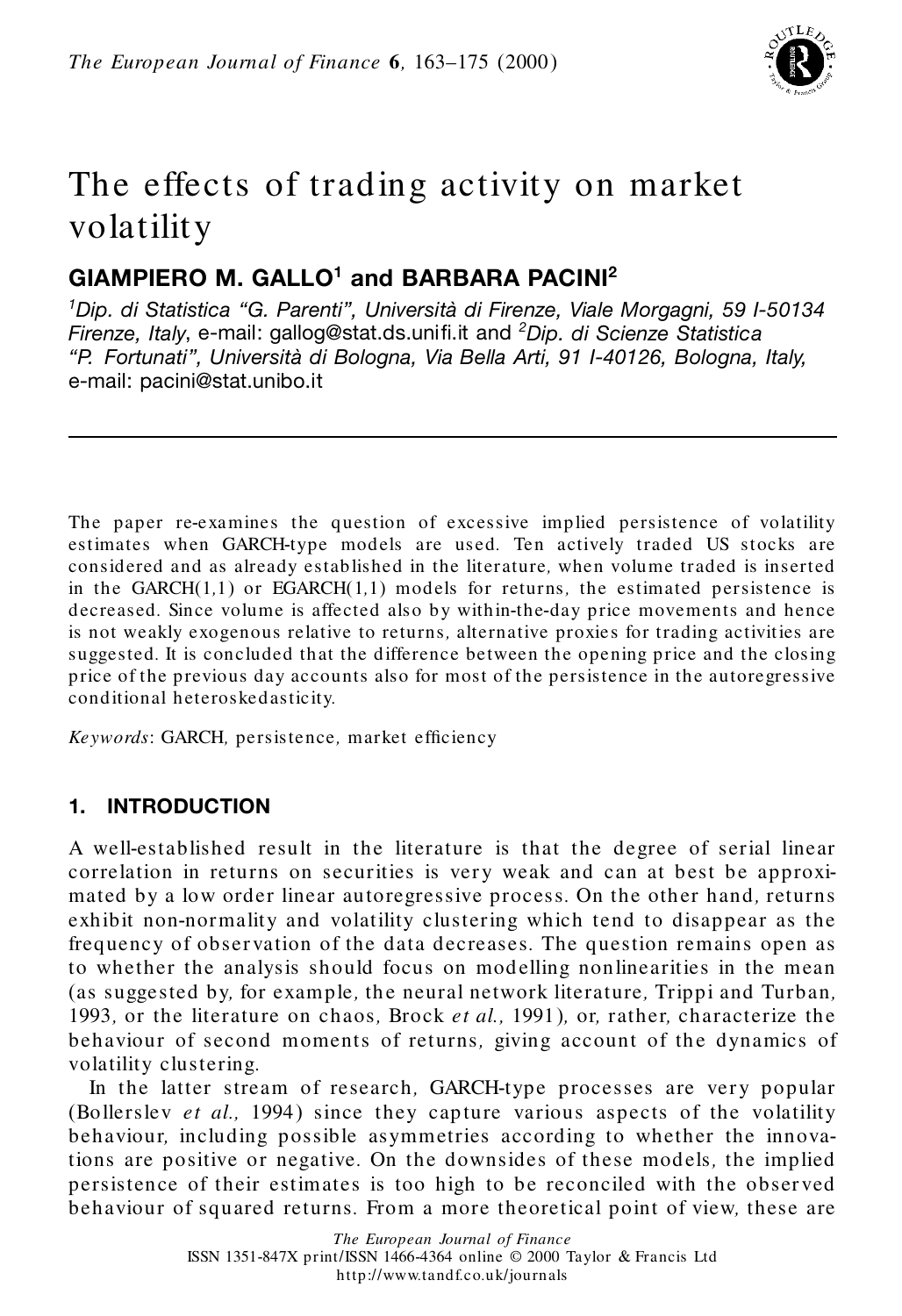merely statistical models which do not provide any clear*-*cut explanation of what market behaviour determines volatility clustering*.*

Efforts have been made to insert some modifications in the basic GARCH scheme that would allow for a reduction of the degree of persistence implied by the estimates*.* For example*,* by positing the existence of high */*low volatility regimes and that the passage from one phase to another is abrupt and is ruled by a first-order Markov process, the Markov Switching ARCH model of Hamilton and Susmel (1994) manages to reduce the volatility persistence*.* Although this approach is ap pealing*,* it concentrates on the effects of large innovations but still lacks a deeper explanation of why such innovations are so important as to give rise to the switch between regimes*.*

Clark (1973) and Tauchen and Pitts (1983) suggested a model whereby conditional heteroskedasticity (although serially uncorrelated ) is generated by the sum of a random number of h omoskedastic within*-*the*-*d ay innovations*.* Lamoureux and Lastrapes (1990a) resume the flavour of the model and derive volatility clustering by assuming that the number of price movements is autocorrelated*.* On the practical side*,* this number is unobser vable and must be proxied*.* Lamoureux and Lastrapes ad opt a variable*,* measuring the total volume of stocks traded during the same d ay*.* As the authors admit*,* the reduction in persistence within a GARCH(1*,*1) obtained by them isbased on the crucial assumption that the volume variable can be considered as weakly exogenous relative to the returns and hence can act as a mixing variable for the total movements of stock prices. In a later paper (1994) the same authors consider endogenizing the volume in a state-space representation where the mean and variance of the two measurement equations (for returns and volume ) depend on a latent factor related to the flow of information reaching the market during the day*.*

As noted by several authors, the economic basis for such an investigation is fairly scant, although the statistical appeal is quite interesting. In this paper we will not attempt to provide such a basis*,* but will maintain the same refer ence model for generating conditional heterosked asticity*,* investigating the information content of other proxies for the mixing variable, and checking their impact on the persistence of GARCH effects. Our results show that there exist alternatives which reduce measured persistence and are more interpretable than contemporary volume on the way news propagates through the market*.*

The paper is organized as follows: in Section 2 we present the standard GARCH and EGARCH models and point out how the results on ten actively traded US stocks show high persistence in the estimated volatility*.* In Section 3 we introduce concepts related to market activity and its impact on volatility*,* by recalling (and reproducing) the results of Lamoureaux and Lastrapes (1990a )*,* and by suggesting alternative proxies which have more of an *ex-ante* motivation*.* We suggest an overnight indicator (ONI) which represents the surprise inter vening between the closing of one day and the opening of the following day and is capable of a sub stantial red uction in the estimated persistence*.* Conclud ing remarks follow*.*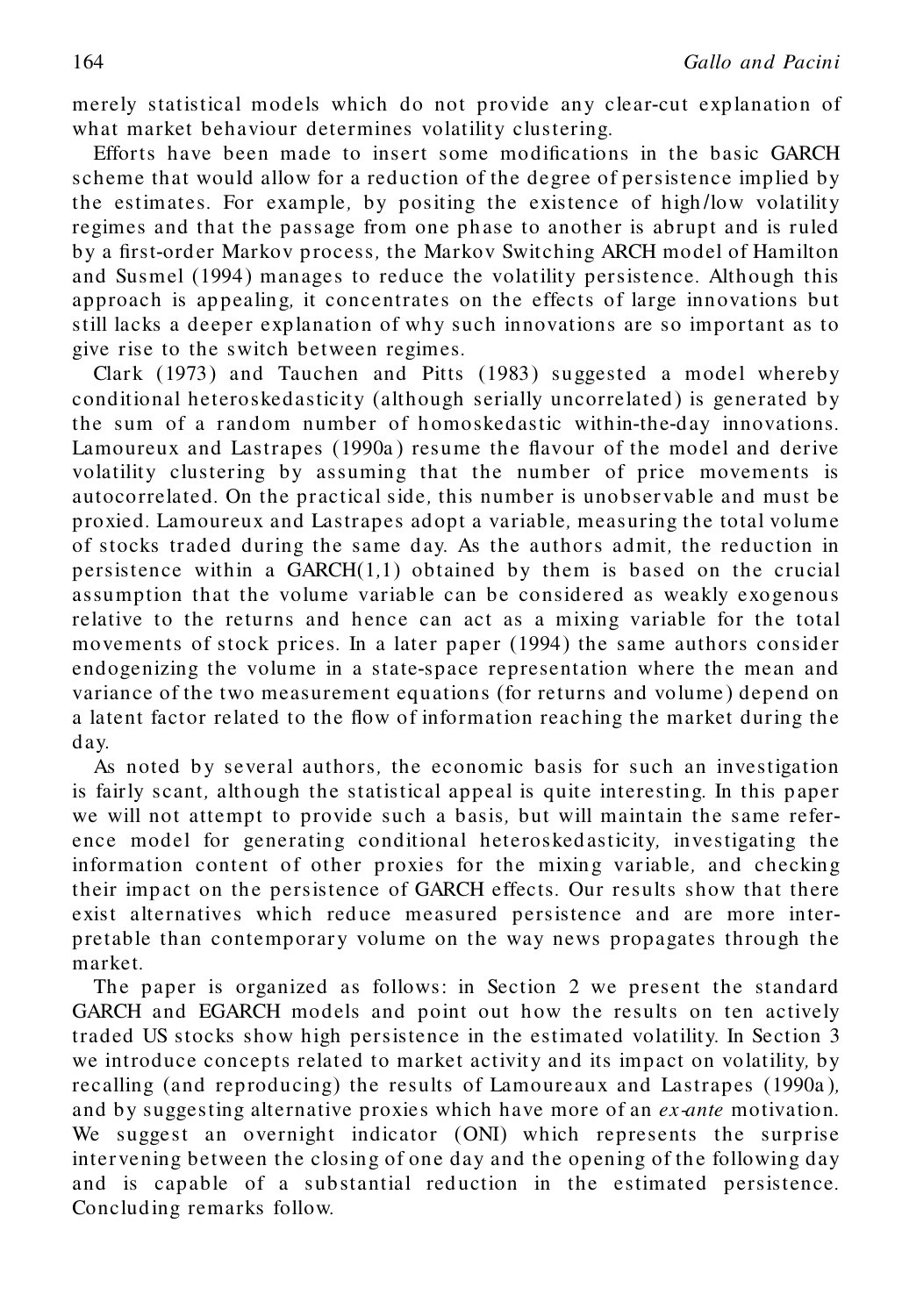#### **2. PERSISTENCE AND ASYMMETRY IN VOLATILITY**

The mod el we are working with is a univariate model for daily returns *r<sup>t</sup>* in which the dynamics for the mean is limited to a linear autoregression typ ically of a low  $\mathrm{order}^1$ 

$$
r_t = \mu + \Phi(L)r_{t-1} + \varepsilon_t, \qquad t = p + 1, \ldots, T
$$

where  $\Phi(L)$  is a polynomial in the lag operator *L*, i.e.  $\Phi(L) = \phi_1 + \phi_2 L + \dots$  $+\phi_p L^{p-1}$ . The error term  $\varepsilon_t$  describes the unpredictable component of the returns*.* A common assump tion about its b ehaviour is th at it follows a GARCHtype process*,* namely that

$$
\varepsilon_t | I_{t-1} \sim \mathcal{N}(0, \sigma_t^2)
$$

where  $I_{t-1}$  is the information available at time  $t-1$  and  $\sigma_t^2$  follows a process

$$
\sigma_t^2 = \alpha_0 + \alpha_1 \varepsilon_{t-1}^2 + \beta_1 \sigma_{t-1}^2
$$

in the GARCH(1*,*1) representation (Bollerslev*,* 1986)*,* and

$$
\log(\sigma_t^2) = \omega + \beta \log(\sigma_{t-1}^2) + \alpha \left( \frac{|\varepsilon_{t-1}|}{\sigma_{t-1}} - \sqrt{2/\pi} \right) + \gamma \frac{\varepsilon_{t-1}}{\sigma_{t-1}}
$$

in the Nelson (1991) exponential GARCH (EGARCH(1*,*1)) representation*.*

One of the characteristics of both models is that they capture the stylized facts of volatility clustering, while the EGARCH specification is more flexible and is suitable to capture asymmetric or leverage effects (Engle and Ng*,* 1993) in the behaviour of the conditional variance relative to positive or negative innovations, when  $\gamma_2 \neq 0.2$ 

An important feature of the estimated models is the degree of implied persistence of the conditional volatility: for the GARCH(1*,*1) model it is measured as  $\alpha_1 + \beta_1$ , while for the EGARCH(1,1) model it is represented by  $\beta$ . As already mentioned, one of the downsides of these models is that the estimated persistence in practice is too high to reproduce the ob ser ved beh aviour of the volatility (which seems to absorb innovations much more rapidly)*.*

For the empirical illustration, we chose 10 stocks available to us among the ones listed by Lamoureux and Lastrapes (1990a ) on a sample from 2 Januar y 1985 to 1 December 1995*.*<sup>3</sup> In the Appendix we detail the symbols used in the tables*.*

<sup>1</sup> In other words*,* in what follows*,* we will not deny the importance of the research focusing on nonlinearities in the equation for the mean*,* but we will concentrate on the characterization of the behaviour of returns' conditional second moments by also assuming that the analysis of interest can be limited to a univariate framework where no other variables can be used in predicting mean returns*.*

<sup>&</sup>lt;sup>2</sup> Alternative, equivalent, models for asymmetric effects are the ones proposed by Glosten *et al*. (1993) or Rabemananjara and Zakoïan (1993).

 $3$  We are not taking into account the issue of possible structural breaks in the process as being responsible for the estimated persistence (as in Lamoure aux and Lastrapes*,* 1990b )*.* In view ofthe comparison between our results and those of Lamoureaux and Lastrapes (1990a – on shorter samples) this does not seem to be an issue*.*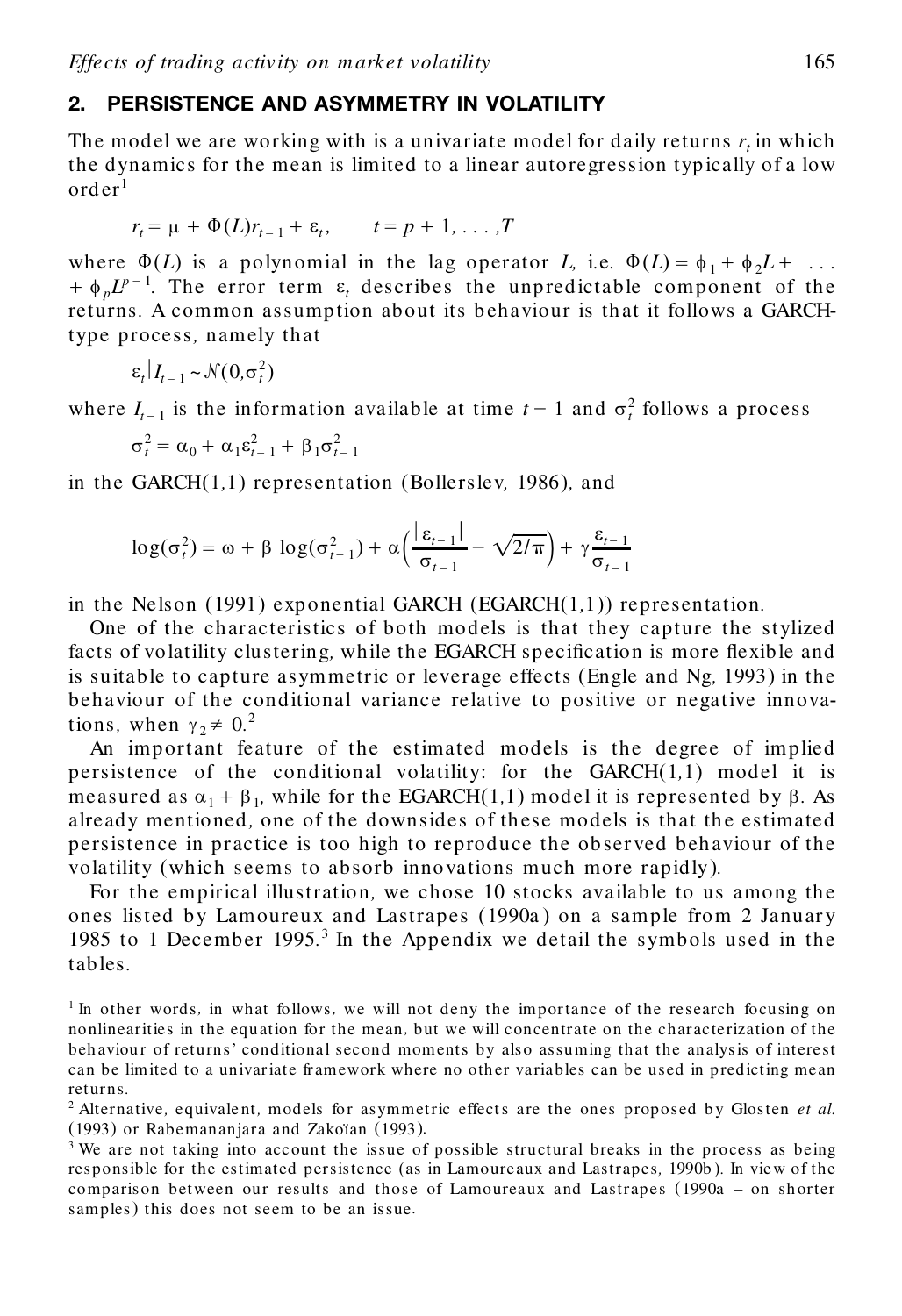| Company    | $\alpha_1$        | $\beta_1$         | $\alpha_1 + \beta_1$ |
|------------|-------------------|-------------------|----------------------|
| AAL        | 0.077             | 0.857             | 0.934                |
|            | (0.006)           | (0.014)           |                      |
| <b>BMY</b> | 0.087             | $0.888^{\circ}$   | 0.975                |
|            | (0.007)           | (0.010)           |                      |
| ЕC         | 0.103             | 0.650'            | 0.753                |
|            | (0.012)           | (0.044)           |                      |
| <b>HRS</b> | 0.239             | 0.529             | 0.768                |
|            | (0.012)           | (0.030)           |                      |
| <b>LOR</b> | $0.092^{\degree}$ | $0.804^{\degree}$ | 0.896                |
|            | (0.008)           | (0.021)           |                      |
| <b>MDT</b> | $0.092^*$         | 0.817             | 0.909                |
|            | (0.010)           | (0.021)           |                      |
| <b>NOC</b> | 0.040             | 0.949             | 0.989                |
|            | (0.003)           | (0.004)           |                      |
| <b>PWJ</b> | 0.071             | $0.880^{\degree}$ | 0.951                |
|            | (0.004)           | (0.009)           |                      |
| <b>SBR</b> | $0.126^{*}$       | $0.846^{\degree}$ | 0.972                |
|            | (0.009)           | (0.009)           |                      |
| <b>WGO</b> | $0.090^{\degree}$ | $0.880^{\degree}$ | 0.970                |
|            | (0.004)           | (0.005)           |                      |

**Table 1.** GARCH(1,1) estimation

The results for the Maximum Likelihood estimation of our GARCH(1*,*1) model<sup>4</sup> (Table 1) show that there is a high level of persistence across all stocks*,* ranging from 0.753 to 0.989. Most estimated persistences are higher than 0.9.

The estimated EGARCH (Table 2) shows that besides a similar degree of persistence to the GARCH model, the asymmetry parameter is almost always significantly different from zero (the exception being HRS) and with the expected negative sign*.*

Having assessed a benchmark against which we can judge later results*,* the research question tackled in the next section is whether there are variables which can be found responsible for the persistence and/or the asymmetry in the class of models considered*.*

## **3. TRADING ACTIVITY AND VOLATILITY**

Although a thorough exp lanation of what mechanisms d etermine autoregressive conditional heteroskedasticity is still lacking in the literature*,* various efforts have been put into finding correlations between the conditional variance and other variab les in the information set*.* One model commonly used follows Clark  $(1973)$  and Tauchen and Pitts  $(1983)$ , and assumes that  $\varepsilon$ , can be thought of as a sum of identical and independently distributed with in*-*the*-*day price variations*,* namely

<sup>&</sup>lt;sup>4</sup> In most cases, this specification seems an appropriate one, judging by the customary residual diagnostics*.*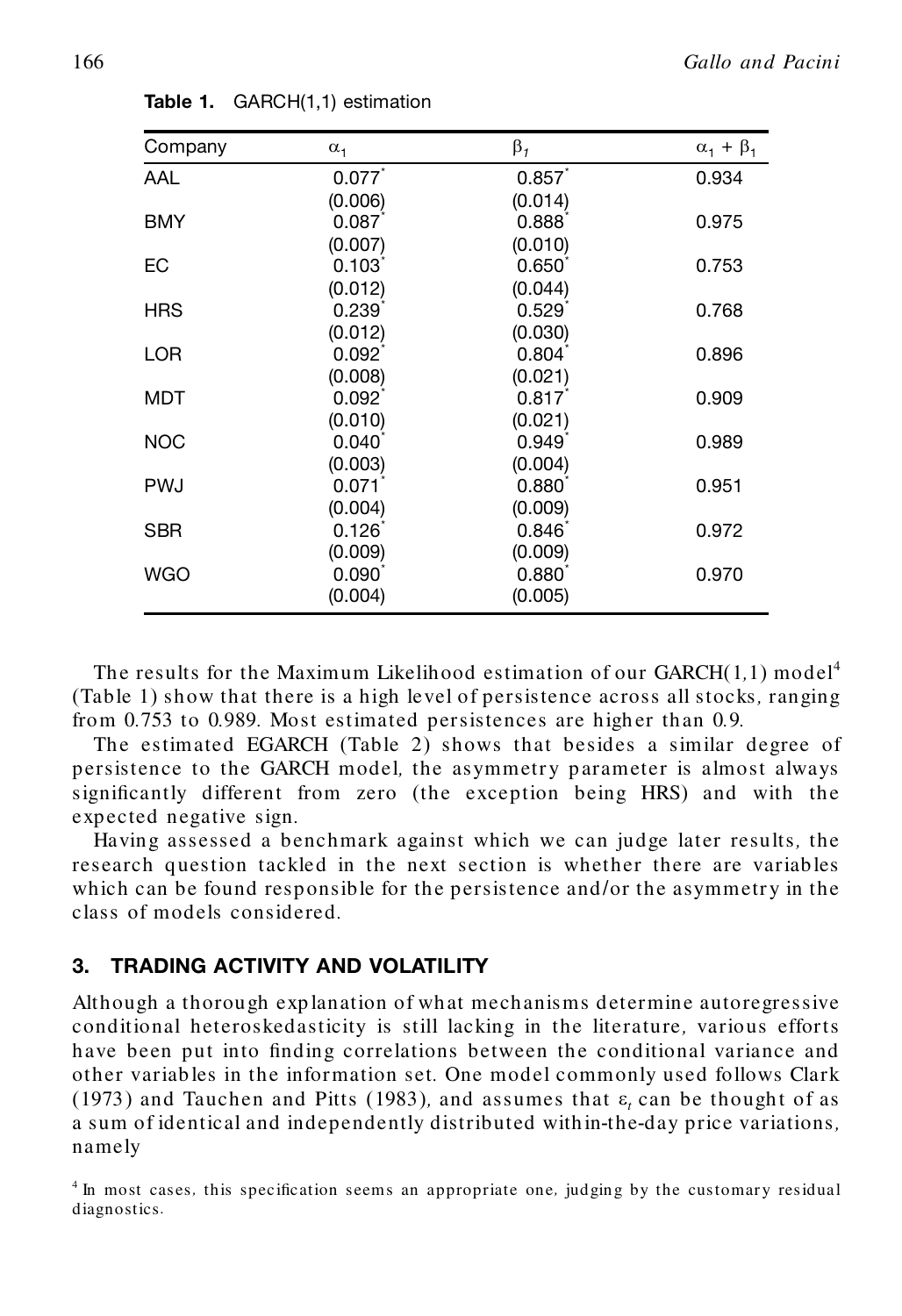|            |                       | $ \varepsilon_{t-1} $ | $\frac{\varepsilon_{t-1}}{2}$ |
|------------|-----------------------|-----------------------|-------------------------------|
| Company    | $log(\alpha_{t-1}^2)$ | $\sigma_{t-1}$        | $\sigma_{t-1}$                |
| AAL        | $0.898^{*}$           | 0.199                 | $-0.030$                      |
|            | (0.015)               | (0.014)               | (0.008)                       |
| <b>BMY</b> | 0.968                 | $0.182^{r}$           | $-0.027$                      |
|            | (0.005)               | (0.015)               | (0.009)                       |
| EC         | 0.777                 | 0.205                 | $-0.042$ <sup>*</sup>         |
|            | (0.027)               | (0.018)               | (0.011)                       |
| <b>HRS</b> | $0.746^{\degree}$     | 0.428                 | 0.019                         |
|            | (0.022)               | (0.018)               | (0.012)                       |
| <b>LOR</b> | 0.946                 | 0.145                 | $-0.043$                      |
|            | (0.009)               | (0.012)               | (0.007)                       |
| MDT        | 0.931                 | 0.173                 | $-0.038$                      |
|            | (0.011)               | (0.015)               | (0.009)                       |
| <b>NOC</b> | $0.982^{*}$           | $0.116^*$             | $-0.018$                      |
|            | (0.003)               | (0.011)               | (0.006)                       |
| <b>PWJ</b> | 0.924                 | 0.215                 | $-0.042$ <sup>*</sup>         |
|            | (0.010)               | (0.013)               | (0.008)                       |
| SBR        | 0.958                 | 0.224                 | $-0.026$ <sup>*</sup>         |
|            | (0.004)               | (0.013)               | (0.006)                       |
| WGO        | 0.909                 | $0.242$ <sup>*</sup>  | $-0.027$                      |
|            | (0.007)               | (0.010)               | (0.006)                       |

**Table 2.** EGARCH(1,1) estimation

$$
\varepsilon_t = \sum_{i=1}^{n_t^*} \delta_{it}
$$

where  $n_t^*$  indicates the number of trades in day *t*, from close at  $t-1$  to close at *t*, and  $\delta$ <sup>*i*</sup> are destributed with zero mean and constant variance  $\sigma$ <sup>2</sup>. Therefore,  $\epsilon$ <sup>*t*</sup> is heteroskedastic since it has variance equal to  $n_t^{*2}$  By assuming that  $n_t^{*}$  is autocorrelated (as in Lamoureux and Lastrapes*,* 1990a )*,* autoregressive conditional h eteroskedasticity arises*.*

#### **3.1. Contemporaneous volume**

Lamoureaux and Lastrapes (1990a ) sp ecify a GARCH*-*cum*-*volume model for the conditional variance in which contemporaneous volume is taken to be a proxy for the number of trades within the day  $n_t^*$ . The volume of stocks exchanged is a (positive valued) variable (expressed in our case as millions of shares traded) which is often used by technical analysts to assess the strength of a local trend reversal*.* Therefore it can represent an indicator of consensus (or lack thereof) about the direction the stock price is taking as a consequence of a new piece of information. The models estimated are therefore modified to be

$$
\sigma_t^2 = \alpha_0 + \alpha_1 \varepsilon_{t-1}^2 + \beta_1 \sigma_{t-1}^2 + \beta_2 \nu o l_t
$$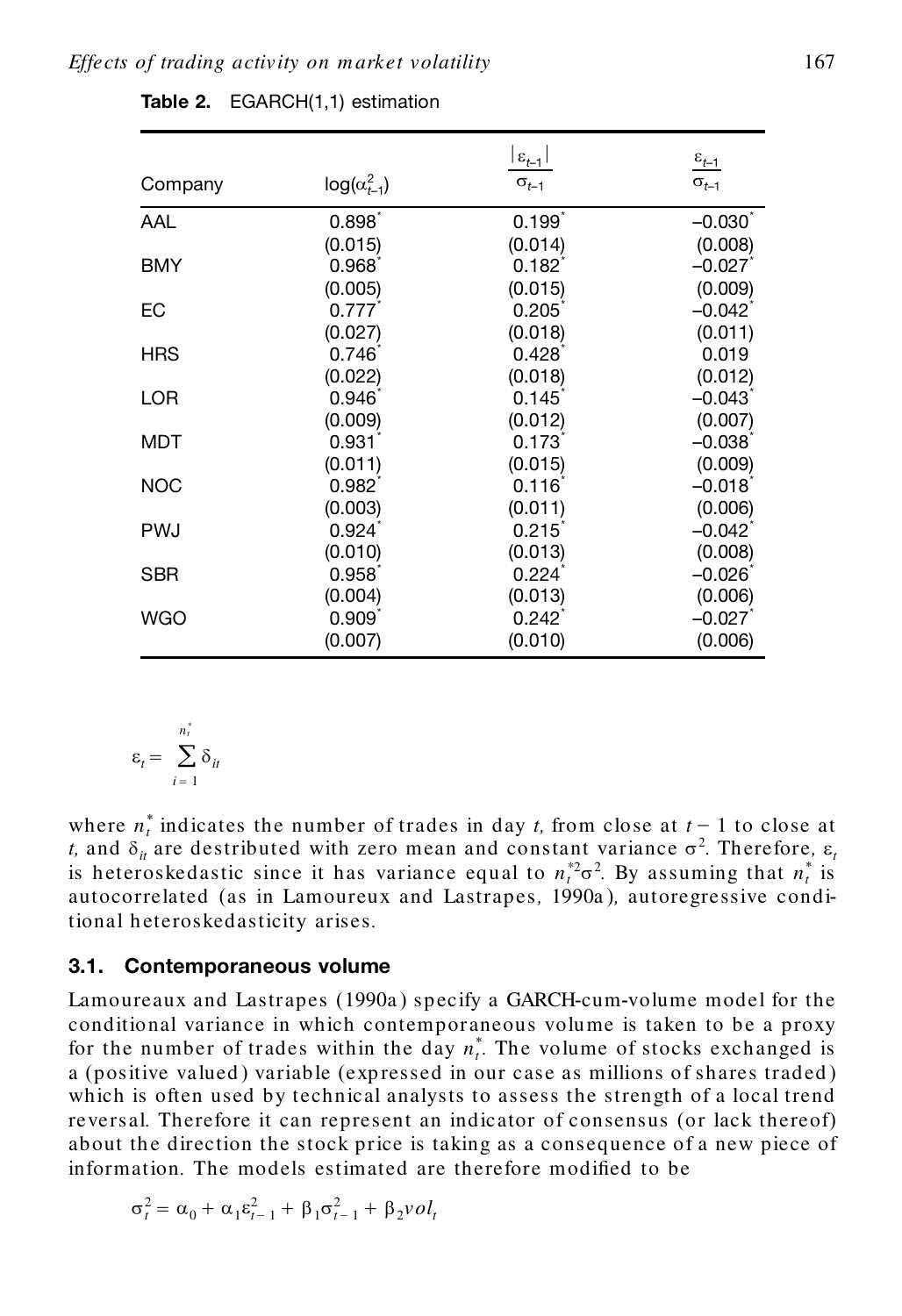for the GARCH(1*,*1) model; by analogy and to favour comparisons of asymmetr y*,* we augment the EGARCH model to include also volume and to read

$$
\log(\sigma_t^2) = \omega + \beta \log(\sigma_{t-1}^2) + \beta_2 \log(\nu o l_t) + \alpha \left(\frac{|\varepsilon_{t-1}|}{\sigma_{t-1}} - \sqrt{2/\pi}\right) + \gamma \frac{\varepsilon_{t-1}}{\sigma_{t-1}}
$$

The results are shown, respectively, in Tables 3 and 4. As in Lamoureux and Lastrapes (1990a )*,* for the GARCH model we gain a general substantial reduction in the estimated persistence with values lower than the counterparts in Table 1*.*

For the EGARCH model*,* the picture is quite similar*,* since the persistence is very low (close to zero) with a significant coefficient on the volume variable. The interesting result is that asymmetry disappears from most stocks*.*

#### **3.2. Alternative proxies**

The results obtained in this framework rest on the crucial assumption that the volume is weakly exogenous with respect to the returns*,* which is possibly a strong hypothesis in view of the fact that if the price movements within the day go mainly in one direction creating a local trend*,* they may attract further trad es and therefore affect volume*.* In other words*,* some problems arise since contemporaneous volume has too much information in common with the

| Company    | $\alpha_1$           | $\beta_1$   | $\alpha_1 + \beta_1$ | Vol                |
|------------|----------------------|-------------|----------------------|--------------------|
| AAL        | 0.077                | 0.010       | 0.087                | $0.002^{\dagger}$  |
|            | (0.017)              | (0.011)     |                      | (0.000)            |
| <b>BMY</b> | 0.127                | $0.799^{*}$ | 0.926                | $0.0001^{\degree}$ |
|            | (0.013)              | (0.019)     |                      | (0.0000)           |
| ЕC         | $0.184$ <sup>*</sup> | $0.078^{*}$ | 0.262                | $0.001^*$          |
|            | (0.021)              | (0.020)     |                      | (0.000)            |
| <b>HRS</b> | 0.186                | 0.050       | 0.236                | $0.001^{\degree}$  |
|            | (0.019)              | (0.029)     |                      | (0.000)            |
| LOR        | 0.156                | $0.126^{*}$ | 0.282                | $0.0005^{\degree}$ |
|            | (0.017)              | (0.035)     |                      | (0.0000)           |
| <b>MDT</b> | 0.089                | $-0.057$    | 0.032                | 0.0003             |
|            | (0.019)              | (0.017)     |                      | (0.0000)           |
| <b>NOC</b> | 0.117                | $-0.031$    | 0.086                | $0.002^*$          |
|            | (0.014)              | (0.019)     |                      | (0.000)            |
| <b>PWJ</b> | 0.110                | 0.103       | 0.213                | $0.001^{\degree}$  |
|            | (0.017)              | (0.005)     |                      | (0.000)            |
| <b>SBR</b> | 0.126                | 0.088       | 0.214                | 0.012              |
|            | (0.022)              | (0.030)     |                      | (0.000)            |
| <b>WGO</b> | 0.127                | $-0.055$    | 0.072                | 0.009 <sup>°</sup> |
|            | (0.016)              | (0.019)     |                      | (0.000)            |

**Table 3.** GARCH(1,1) estimation with volume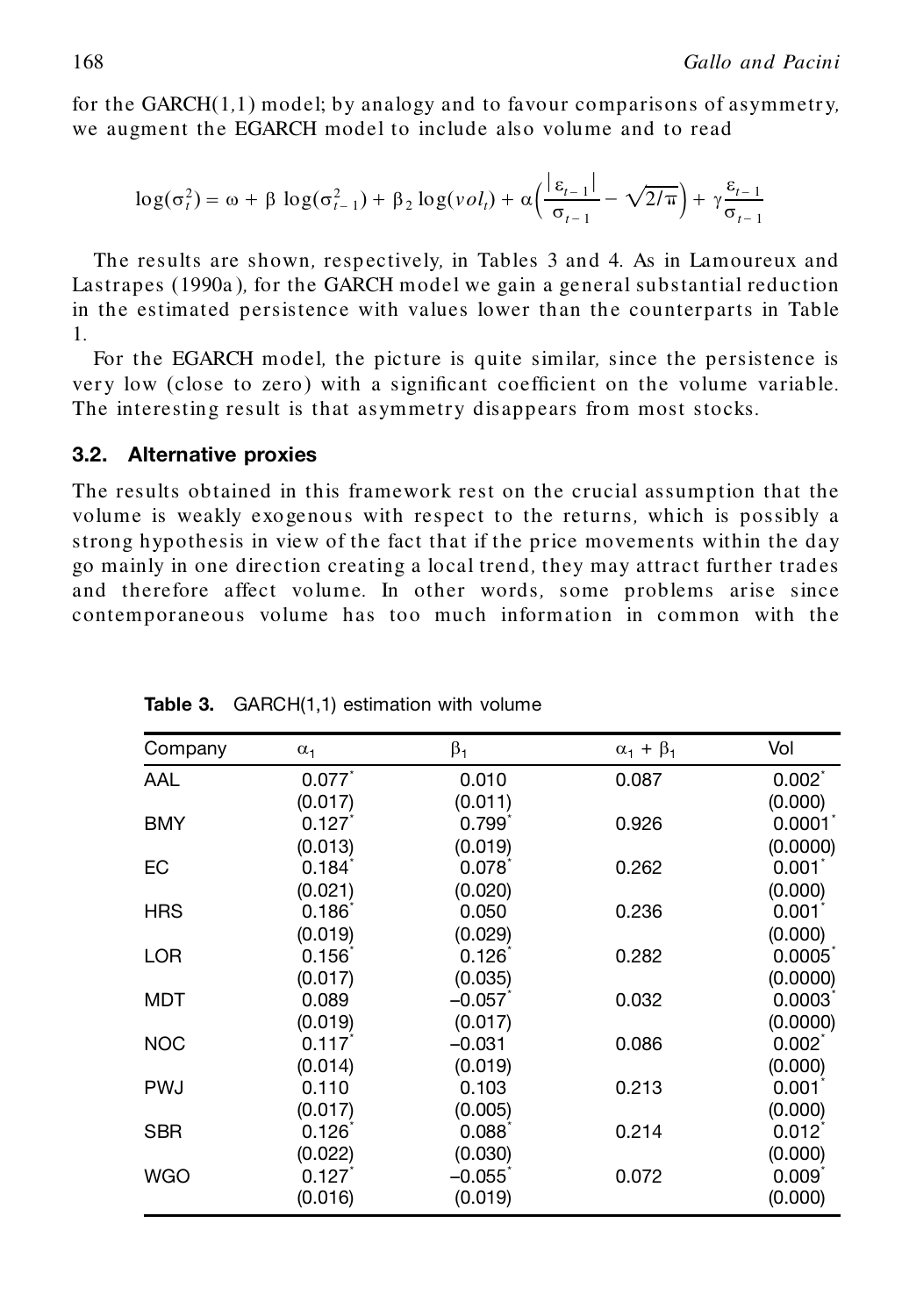|            |                       | $ \varepsilon_{t-1} $ | $\underline{\varepsilon_{t-1}}$ |                   |
|------------|-----------------------|-----------------------|---------------------------------|-------------------|
| Company    | $log(\alpha_{t-1}^2)$ | $\sigma_{t-1}$        | $\sigma_{t-1}$                  | Vol               |
| AAL        | 0.065                 | 0.231                 | $-0.030$                        | $0.645^{\degree}$ |
|            | (0.034)               | (0.034)               | (0.022)                         | (0.020)           |
| <b>BMY</b> |                       | 0.361                 | $0.040^{\circ}$                 | 0.957             |
|            |                       | (0.033)               | (0.017)                         | (0.041)           |
| EС         | 0.057                 | 0.259                 | $-0.076$                        | $0.720^{1}$       |
|            | (0.023)               | (0.031)               | (0.020)                         | (0.018)           |
| <b>HRS</b> | 0.077                 | 0.337                 | $-0.004$                        | 0.787             |
|            | (0.030)               | (0.031)               | (0.019)                         | (0.026)           |
| <b>LOR</b> | 0.205                 | 0.299                 | $-0.030$                        | 0.643             |
|            | (0.040)               | (0.034)               | (0.021)                         | (0.030)           |
| MDT        | 0.070                 | 0.232                 | $-0.049$                        | $0.896^{\degree}$ |
|            | (0.036)               | (0.041)               | (0.025)                         | (0.036)           |
| <b>NOC</b> | 0.031                 | 0.271                 | $-0.020$                        | 0.748             |
|            | (0.033)               | (0.032)               | (0.022)                         | (0.028)           |
| <b>PWJ</b> |                       | $0.290^{\degree}$     | $-0.034$                        | 0.671             |
|            |                       | (0.031)               | (0.021)                         | (0.019)           |
| <b>SBR</b> | $0.173$ <sup>*</sup>  | $0.290^{\degree}$     | 0.035                           | 0.567             |
|            | (0.029)               | (0.036)               | (0.025)                         | (0.020)           |
| <b>WGO</b> | $-0.240$ <sup>*</sup> | 0.285                 | $-0.037$                        | $0.536^{\circ}$   |
|            | (0.027)               | (0.025)               | (0.018)                         | (0.016)           |

returns and hence the squared returns it is related to*.* For this reason*,* without going into the model modification suggested by Lamoureux and Lastrapes (1994) for a joint modelling of returns and volume depending on a common latent factor, we could suggest as a proxy for the number of trades at time *t* the volume observed at time  $t - 1$ . Since volume is autocorrelated, we can expect to get a similar result*.* Tab les 5 and 6 show that this is not necessarily so*,* since the lagged volume is significant in just four out of the ten stocks (sometimes with the 'wrong' sign), although there is a reduction in volatility persistence, even if less pronounced. In the case of WGO a nonsignificant volume determines an unacceptable value for the estimated persistence*.*

Also for the EGARCH model (Table 6)*,* the performance of lagged volume is quite disappointing, since it does not reduce persistence, it is not significant in six out of the ten stocks, and it does not alter the initial results on asymmetr y*.*

As a substitute to lagged volume we suggest the use of an indicator of previous day volatility expressed as the difference between the highest and the lowest price (dubbed IDV for intra*-*day volatility) as an indicator*,* again*,* of the vivaciousness of trade at  $t-1$  and the possible spillover effects onto the next day. The variable is always significant and the results are supportive of the hypothesis that persistence can be partially absorbed by such movements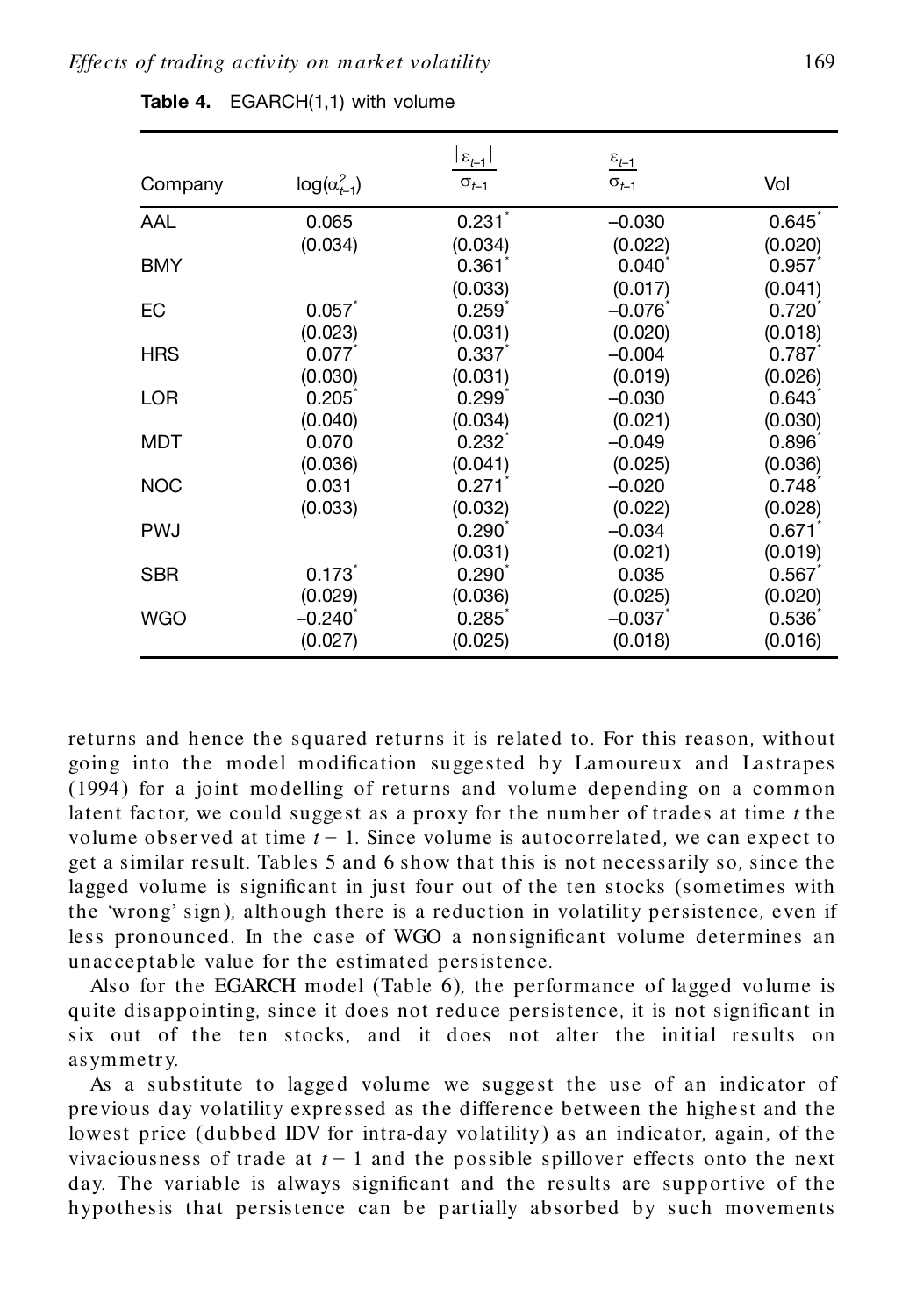| Company    | $\alpha_1$        | $\beta_1$         | $\alpha_1 + \beta_1$ | $Vol(-1)$             |
|------------|-------------------|-------------------|----------------------|-----------------------|
| AAL        | $0.078^{\degree}$ | $0.794^{\degree}$ | 0.872                | $0.0001^*$            |
|            | (0.007)           | (0.022)           |                      | $(2.7\times10^{-5})$  |
| <b>BMY</b> | 0.136             | 0.752             | 0.888                | $-5.1\times10^{-6*}$  |
|            | (0.010)           | (0.021)           |                      | $(2.0\times10^{-6})$  |
| EC         | $0.081^{\degree}$ | $0.675^{\degree}$ | 0.756                | $-5.1\times10^{-6}$   |
|            | (0.011)           | (0.049)           |                      | $(6.4\times10^{-5})$  |
| <b>HRS</b> | 0.247             | $0.482^{*}$       | 0.729                | $7.7\times10^{-5}$    |
|            | (0.013)           | (0.032)           |                      | $(4.6\times10^{-5})$  |
| LOR        | 0.149             | $0.598^{*}$       | 0.747                | $-6.7\times10^{-5}$ * |
|            | (0.019)           | (0.039)           |                      | $(4.5\times10^{-6})$  |
| MDT        | $0.096^{\degree}$ | 0.805             | 0.901                | $3.6 \times 10^{-7}$  |
|            | (0.011)           | (0.023)           |                      | $(4.2\times10^{-6})$  |
| <b>NOC</b> | 0.040             | 0.949             | 0.982                | $-6.2\times10^{-6}$   |
|            | (0.003)           | (0.004)           |                      | $(7.6\times10^{-6})$  |
| <b>PWJ</b> | 0.083             | 0.849             | 0.932                | $1.3 \times 10^{-5}$  |
|            | (0.006)           | (0.013)           |                      | $(1.2\times10^{-5})$  |
| <b>SBR</b> | 0.129             | $0.830^{1}$       | 0.959                | 0.0003                |
|            | (0.009)           | (0.011)           |                      | (0.0001)              |
| <b>WGO</b> | $0.914^{\degree}$ | $0.878^{*}$       | 1.792                | $4.3 \times 10^{-5}$  |
|            | (0.004)           | (0.005)           |                      | $(4.6\times10^{-5})$  |

**Table 5.** GARCH(1,1) estimation with lagged volume

better than by lagged volume since now the estimated persistence is smaller (Table 7)*,* ranging from 0*.*683 to 0*.*894*.*

The EGARCH specification (Table 8) shows also a significant effect for the IDV variable, accompanied by a reduction in persistence, but maintains asymmetry (with one exception*,* HRS)*.*

Another specification requires the assumption of  $\varepsilon$ , being the sum of i.i.d. random variables to be lifted. In fact, for example, if we simplify matters and assume both  $\mu$  and  $\Phi(L)$  are equal to zero,  $\varepsilon$ , coincides with the daily return  $r_r$ . Such a return is the outcome of at least two separate mechanisms at work between two closings of the markets*,* that is the difference obser vable between the opening price at *t* relative to the closing price at  $t-1$  (let us denote it as  $\delta_{1t}$ ), and the net outcome of the trading activity during day *t.* As a single movement*,* the former is much stronger than each sub sequent movement*.*

Therefore, we will assume that  $n_t^* = n_t + 1$ , where  $n_t$  is the number of trades from open to close, and hence we can write

$$
\varepsilon_t = \delta_{1t} + \sum_{i=2}^{n_t} \delta_{it}
$$

Accordingly, we assume that  $\delta_{1t}$  and the other  $\delta_{ir}$  *i* = 2, ...,  $n_t$  have different characteristics*.* The innovation at the opening of the markets represents the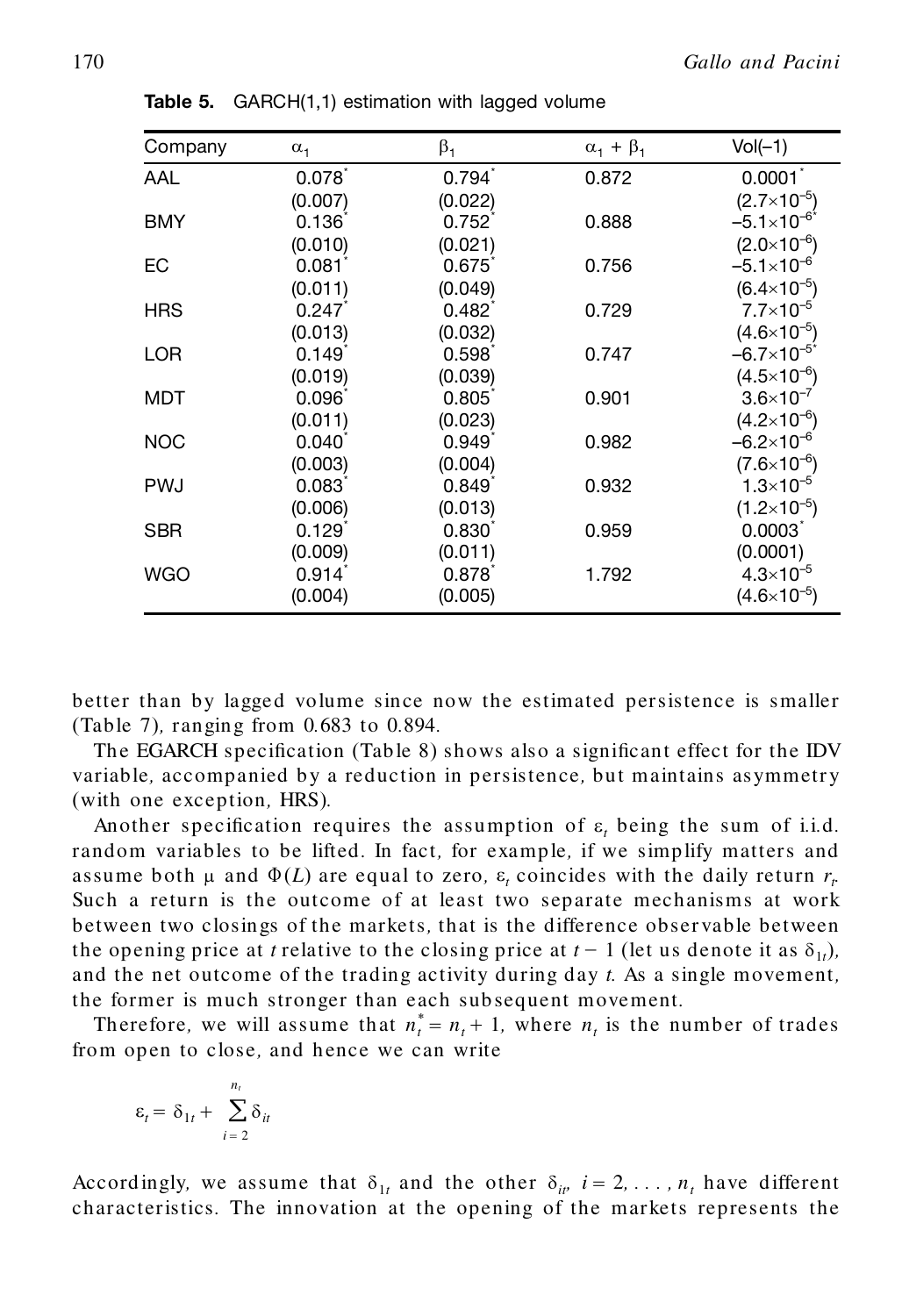| Company    | $log(\alpha_{t-1}^2)$ | $ \varepsilon_{t-1} $<br>$\sigma_{t-1}$ | $\underline{\epsilon_{t-1}}$<br>$\sigma_{t-1}$ | $Vol(-1)$         |
|------------|-----------------------|-----------------------------------------|------------------------------------------------|-------------------|
|            |                       |                                         |                                                |                   |
| AAL        | $0.836^{*}$           | $0.170^{1}$                             | $-0.038$                                       | $0.064^{\degree}$ |
|            | (0.024)               | (0.016)                                 | (0.009)                                        | (0.010)           |
| <b>BMY</b> | 0.968                 | 0.185                                   | $-0.028$ <sup>*</sup>                          | $-0.006$          |
|            | (0.005)               | (0.016)                                 | (0.010)                                        | (0.006)           |
| EC         | $0.751^{\degree}$     | 0.221                                   | $-0.050^{\circ}$                               | $-0.039$          |
|            | (0.033)               | (0.020)                                 | (0.013)                                        | (0.009)           |
| <b>HRS</b> | $0.746^{*}$           | 0.433                                   | 0.020                                          | $-0.009$          |
|            | (0.022)               | (0.019)                                 | (0.012)                                        | (0.011)           |
| <b>LOR</b> | 0.945                 | 0.145                                   | $-0.044$ <sup>*</sup>                          | 0.002             |
|            | (0.009)               | (0.013)                                 | (0.007)                                        | (0.006)           |
| MDT        | 0.912                 | 0.179                                   | $-0.041$                                       | 0.015             |
|            | (0.014)               | (0.017)                                 | (0.009)                                        | (0.009)           |
| <b>NOC</b> | 0.981                 | $0.122^{\degree}$                       | $-0.018$                                       | $-0.003$          |
|            | (0.003)               | (0.012)                                 | (0.006)                                        | (0.003)           |
| <b>PWJ</b> | $0.798^{r}$           | $0.285^{\degree}$                       | $-0.056^{\circ}$                               | $0.040^{\degree}$ |
|            | (0.023)               | (0.020)                                 | (0.012)                                        | (0.009)           |
| <b>SBR</b> | 0.950                 | 0.221                                   | $-0.024$ <sup>*</sup>                          | $0.015^{\degree}$ |
|            | (0.005)               | (0.013)                                 | (0.006)                                        | (0.004)           |
| <b>WGO</b> | 0.922                 | 0.229                                   | $-0.026$ <sup>*</sup>                          | $-0.006$          |
|            | (0.006)               | (0.009)                                 | (0.006)                                        | (0.004)           |

**Table 6.** EGARCH(1,1) with lagged volume

accumulation of information ab sorption during market closure and is bound to have an important impact on the market during the day*.*<sup>5</sup>

The proxy to build in the volatility model is therefore the variable *ONI* (overnight indicator) which is built as

$$
ONI_t = \left| \log \frac{\text{open}_t}{\text{close}_{t-1}} \right|
$$

Since we are evaluating returns as differences between closing prices*,* we sugge st that from the viewpoint of the so*-*called end*-*of*-*th e*-*day traders*,* the difference between the opening price of a day and the closing price of the day before represents an interesting indicator of the number of trades during the day*,* and th erefore may act as a variable on the basis of which the decision whether or not to engage in a trade during the day can be made. As a result, it is a good candidate to capture the persistence in the conditional heteroskedasticity*.*

Inserting this variable in the specifications for the conditional variance, we get results supporting the hypothesis that the surprise at the opening relative to

<sup>5</sup> The results in Berry and Howe (1994) (among others) about the clustering and seasonality of information arrival cast some further doubts about the validity of the hypothesis of i.i.d. price movements during the day*,* but this does not alter the substance of our proposal which follows*.*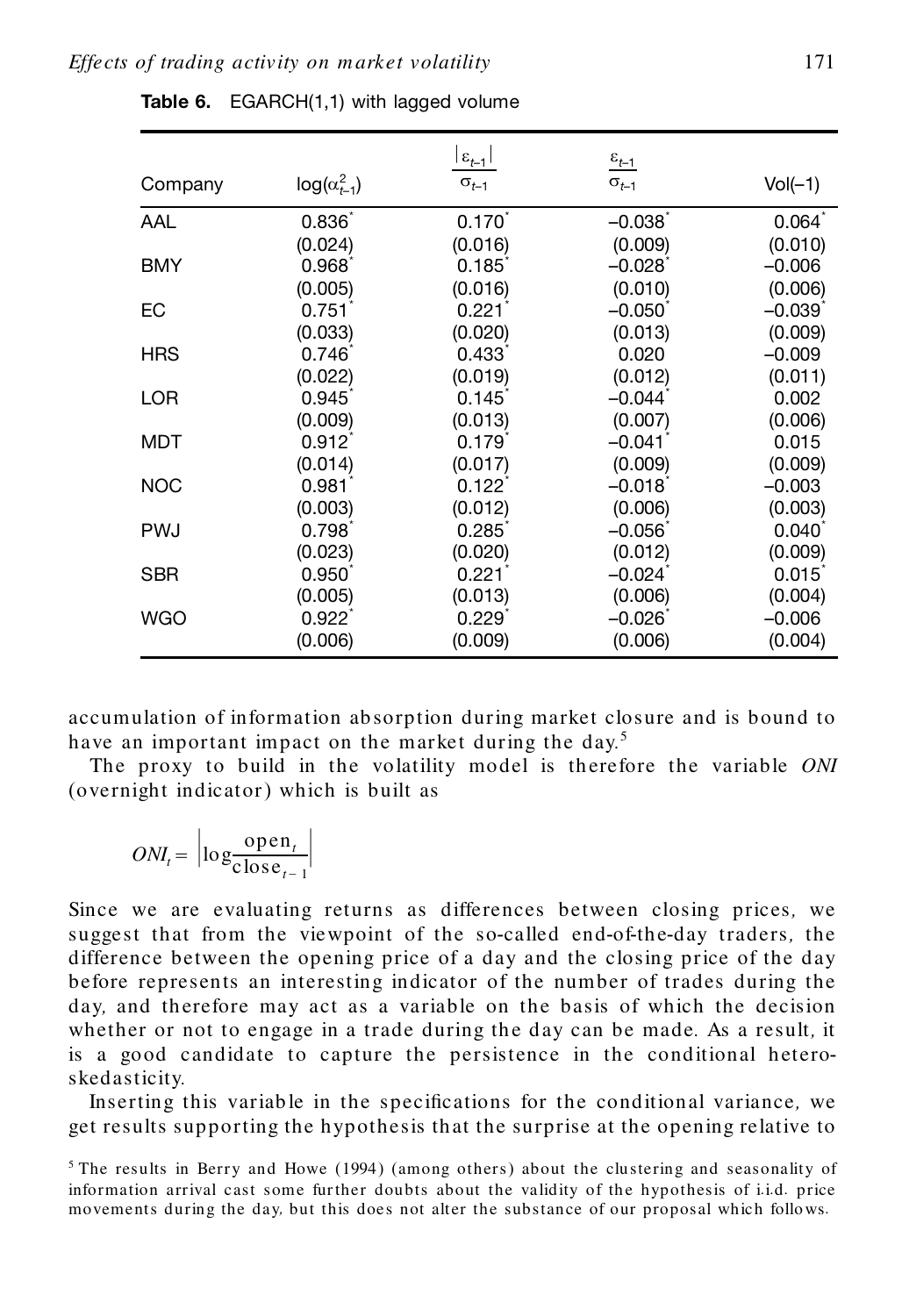| Company    | $\alpha_1$      | $\beta_1$       | $\alpha_1 + \beta_1$ | $IDV(-1)$          |
|------------|-----------------|-----------------|----------------------|--------------------|
| AAL        | 0.010           | 0.806           | 0.816                | $0.002^{\degree}$  |
|            | (0.010)         | (0.019)         |                      | (0.000)            |
| <b>BMY</b> | $0.064^{\circ}$ | $0.830^{\circ}$ | 0.894                | 0.001              |
|            | (0.009)         | (0.020)         |                      | (0.000)            |
| EC         | 0.000           | 0.676           | 0.676                | 0.006              |
|            | (0.008)         | (0.028)         |                      | (0.000)            |
| <b>HRS</b> | 0.160           | 0.376           | 0.536                | 0.005              |
|            | (0.015)         | (0.032)         |                      | (0.000)            |
| LOR        | 0.059           | 0.681           | 0.740                | 0.003 <sup>2</sup> |
|            | (0.007)         | (0.027)         |                      | (0.000)            |
| <b>MDT</b> | 0.051           | 0.720           | 0.771                | 0.002              |
|            | (0.011)         | (0.030)         |                      | (0.000)            |
| <b>NOC</b> | 0.028           | 0.655           | 0.683                | 0.005              |
|            | (0.013)         | (0.032)         |                      | (0.000)            |
| <b>PWJ</b> | 0.098           | 0.643           | 0.741                | 0.003              |
|            | (0.010)         | (0.028)         |                      | (0.000)            |
| <b>SBR</b> | 0.097           | 0.738           | 0.835                | 0.002              |
|            | (0.012)         | (0.016)         |                      | (0.000)            |
| WGO        | 0.017           | 0.681           | 0.698                | 0.009 <sup>1</sup> |
|            | (0.010)         | (0.016)         |                      | (0.000)            |

**Table 7.** GARCH(1,1) estimation with lagged IDV

**Table 8.** EGARCH(1,1) with lagged IDV

| Company    | $log(\alpha_{t-1}^2)$ | $ \varepsilon_{t-1} $<br>$\sigma_{t-1}$ | $\underline{\epsilon_{t-1}}$<br>$\sigma_{t-1}$ | $IDV(-1)$         |
|------------|-----------------------|-----------------------------------------|------------------------------------------------|-------------------|
|            |                       |                                         |                                                |                   |
| AAL        | $0.772^{*}$           | 0.071                                   | $-0.034$ <sup>*</sup>                          | $0.203^{\degree}$ |
|            | (0.031)               | (0.024)                                 | (0.010)                                        | (0.029)           |
| <b>BMY</b> | 0.887                 | 0.130                                   | $-0.031$                                       | 0.152             |
|            | (0.021)               | (0.021)                                 | (0.012)                                        | (0.036)           |
| EC         | 0.565                 | 0.026                                   | $-0.065$                                       | 0.323             |
|            | (0.042)               | (0.023)                                 | (0.014)                                        | (0.031)           |
| <b>HRS</b> | 0.571                 | 0.285                                   | 0.007                                          | 0.297             |
|            | (0.033)               | (0.031)                                 | (0.012)                                        | (0.038)           |
| <b>LOR</b> | 0.837                 | 0.089                                   | $-0.052$                                       | 0.184             |
|            | (0.020)               | (0.015)                                 | (0.009)                                        | (0.027)           |
| <b>MDT</b> | 0.768                 | 0.097                                   | $-0.056$                                       | 0.200             |
|            | (0.028)               | (0.023)                                 | (0.013)                                        | (0.027)           |
| <b>NOC</b> | 0.658                 | 0.056                                   | $-0.035$                                       | 0.361             |
|            | (0.038)               | (0.030)                                 | (0.014)                                        | (0.038)           |
| <b>PWJ</b> | 0.791                 | $0.186^{\circ}$                         | $-0.056$                                       | 0.157             |
|            | (0.026)               | (0.018)                                 | (0.011)                                        | (0.027)           |
| <b>SBR</b> | 0.911                 | 0.217                                   | $-0.020$                                       | 0.049             |
|            | (0.015)               | (0.015)                                 | (0.007)                                        | (0.007)           |
| <b>WGO</b> | 0.884'                | 0.149                                   | $-0.023$ <sup>*</sup>                          | 0.109             |
|            | (0.008)               | (0.010)                                 | (0.005)                                        | (0.011)           |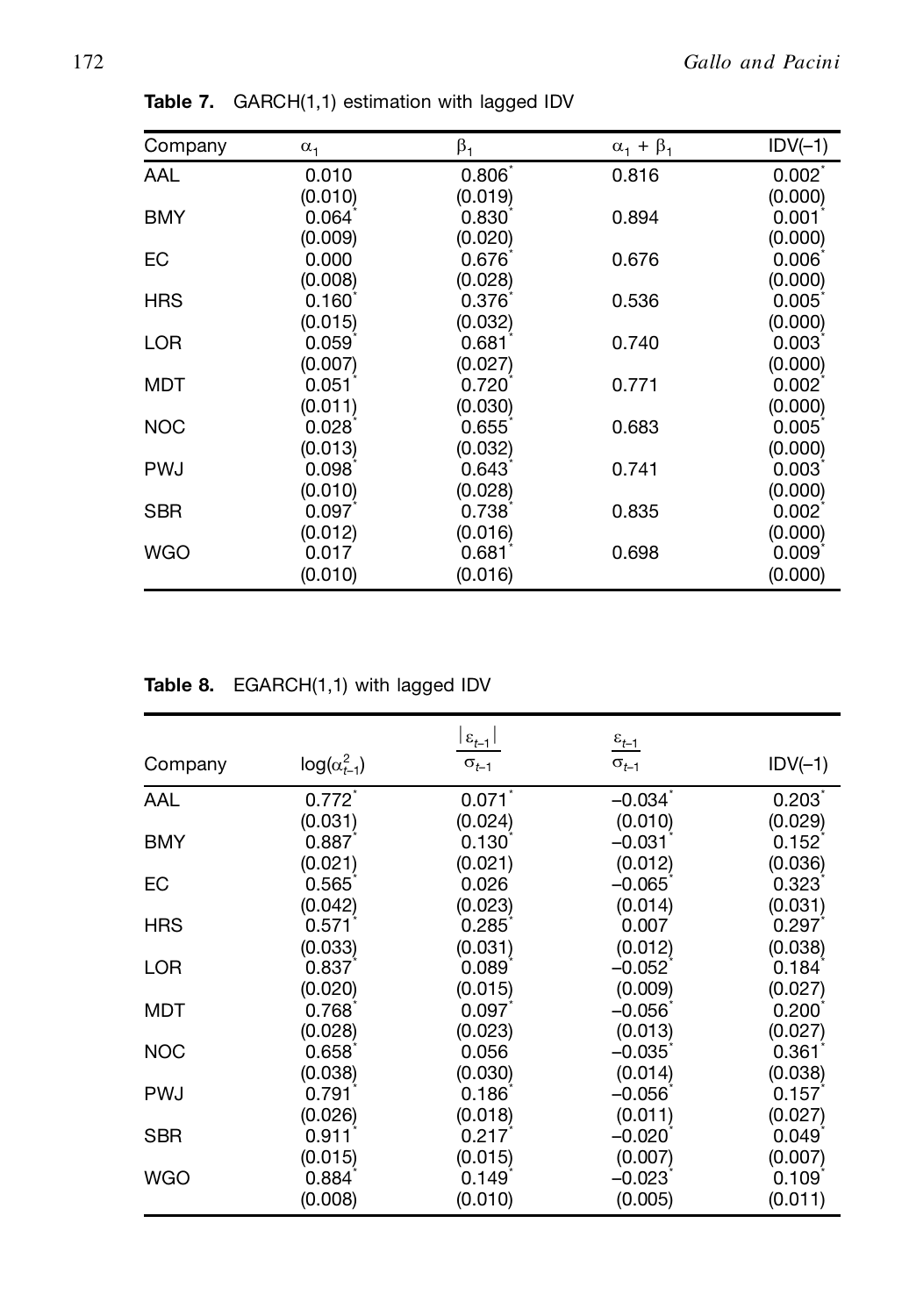| Company    | $\alpha_1$        | $\beta_1$         | $\alpha_1 + \beta_1$ | ONI                |
|------------|-------------------|-------------------|----------------------|--------------------|
| AAL        | 0.108             | 0.097             | 0.205                | 0.016              |
|            | (0.021)           | (0.058)           |                      | (0.001)            |
| <b>BMY</b> | 0.129             | 0.789             | 0.918                | $0.002^{\degree}$  |
|            | (0.013)           | (0.019)           |                      | (0.000)            |
| EC         | 0.183             | 0.414             | 0.597                | 0.014              |
|            | (0.016)           | (0.034)           |                      | (0.001)            |
| <b>HRS</b> | 0.249             | $0.250^{\degree}$ | 0.499                | 0.017              |
|            | (0.018)           | (0.035)           |                      | (0.001)            |
| <b>LOR</b> | 0.148             | 0.211             | 0.359                | 0.017              |
|            | (0.020)           | (0.045)           |                      | (0.001)            |
| MDT        | 0.113             | 0.181             | 0.294                | 0.030 <sup>°</sup> |
|            | (0.023)           | (0.032)           |                      | (0.002)            |
| <b>NOC</b> | 0.109             | 0.141             | 0.250                | 0.022              |
|            | (0.017)           | (0.047)           |                      | (0.001)            |
| <b>PWJ</b> | $0.161^{\degree}$ | 0.444             | 0.605                | 0.014              |
|            | (0.017)           | (0.035)           |                      | (0.001)            |
| SBR        | $0.130^{*}$       | 0.840             | 0.970                | 0.0002             |
|            | (0.009)           | (0.010)           |                      | (0.0001)           |
| WGO        | 0.125             | 0.257             | 0.382                | 0.027              |
|            | (0.016)           | (0.001)           |                      | (0.001)            |

**Table 9.** GARCH(1,1) estimation with ONI

the closing is important since ONI is always significant (except for SBR for the GARCH model – Table 9 and for BMY for the EGARCH model – Table 10)*.* The effect is to bring down persistence: in the GARCH case it now ranges from 0*.*205 to 0*.*970 (the latter is the estimated value for SBR)*,* with most values between 0*.*2 and 0.6; for the EGARCH model it ranges from 0.09 to 0.96 (again for SBR) with most values between 0*.*1 and 0*.*5*.*

The results are seemingly worse than those obtained with contemporaneous volume*,* but*,* once again*,* the meaning of the exercise sh ould be clear: we want to take out of the stock returns volatility the component which is due to the surprise between open and previous close price. By so doing persistence in the estimated volatility is reduced*.*

## **4. CONCLUSIONS**

The structure of GARCH*-*type models of conditional heteroskedasticity does not manage to capture the quick absorption of large shocks to returns and implies in practice a too high level of persistence of shocks*.* Even if various explanations have been sought such as the presence of structural breaks in the process (paralleling the d ebate on unit roots) or the role played by volume in reducing the persistence, a more 'structural' explanation of what gives rise to volatility clustering is still lacking*.* This paper is no exception*,* as it falls short of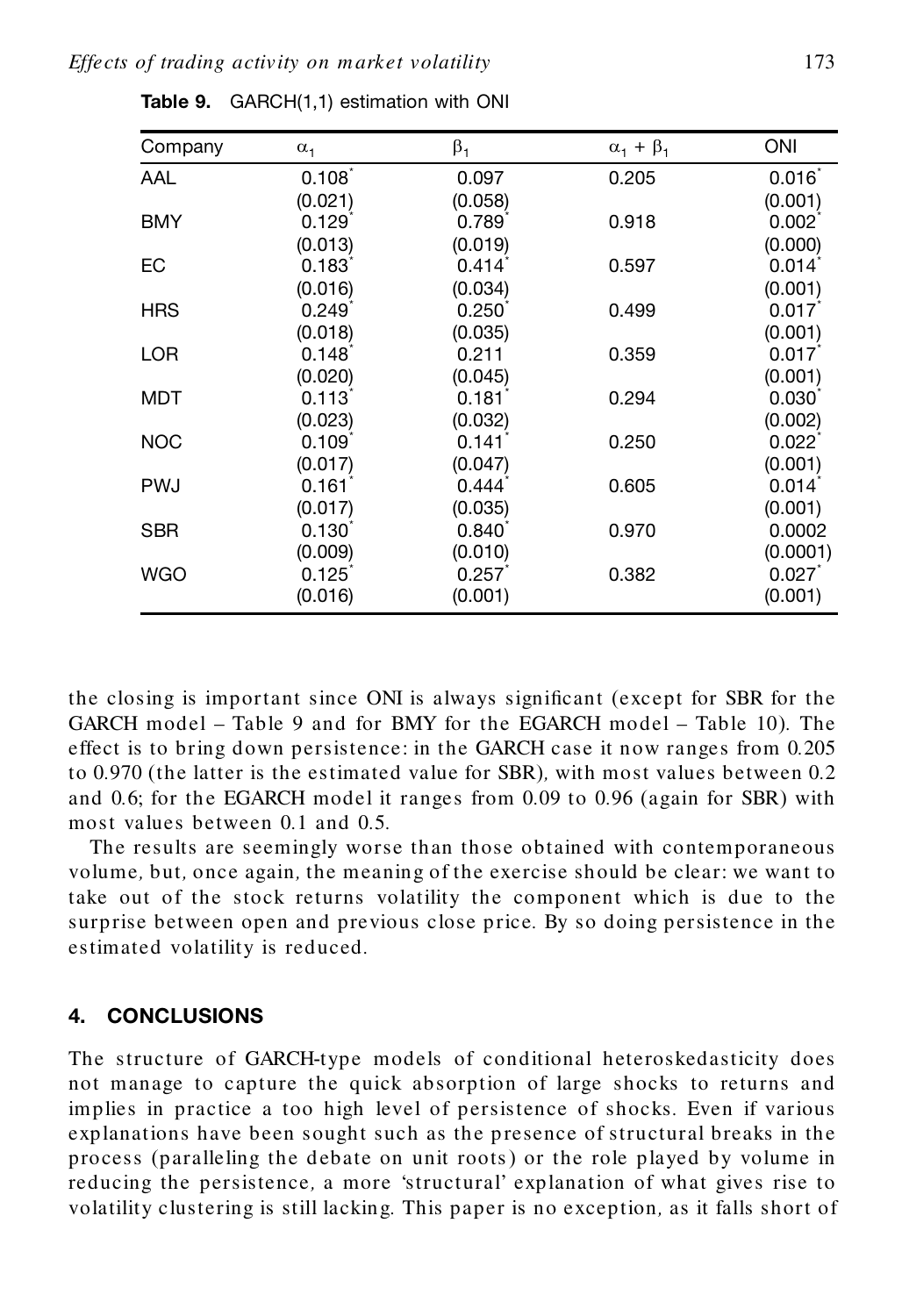|            |                       | $ \varepsilon_{t-1} $ | $\underline{\epsilon_{t-1}}$ |                      |
|------------|-----------------------|-----------------------|------------------------------|----------------------|
| Company    | $log(\alpha_{t-1}^2)$ | $\sigma_{t-1}$        | $\sigma_{t-1}$               | <b>ONI</b>           |
| AAL        | 0.126                 | 0.281                 | $-0.005$                     | 0.106                |
|            | (0.068)               | (0.030)               | (0.019)                      | (0.006)              |
| <b>BMY</b> | 0.968                 | $0.180^{^{\circ}}$    | $-0.027$                     | 0.0002               |
|            | (0.005)               | (0.015)               | (0.010)                      | (0.0021)             |
| EC         | 0.453                 | 0.294                 | $-0.073$ <sup>*</sup>        | 0.111                |
|            | (0.037)               | (0.021)               | (0.015)                      | (0.004)              |
| <b>HRS</b> | 0.575                 | 0.474                 | 0.010                        | 0.074                |
|            | (0.031)               | (0.025)               | (0.016)                      | (0.006)              |
| <b>LOR</b> | 0.259                 | 0.355                 | 0.018                        | $0.112$ <sup>*</sup> |
|            | (0.057)               | (0.031)               | (0.020)                      | (0.008)              |
| MDT        | 0.285                 | 0.320                 | $-0.096$                     | 0.188                |
|            | (0.032)               | (0.041)               | (0.024)                      | (0.009)              |
| <b>NOC</b> | $0.092^{\degree}$     | 0.317                 | $-0.017$                     | $0.156^{\degree}$    |
|            | (0.042)               | (0.034)               | (0.022)                      | (0.007)              |
| <b>PWJ</b> | 0.663                 | $0.346^{\degree}$     | $-0.054$                     | 0.059                |
|            | (0.025)               | (0.021)               | (0.015)                      | (0.005)              |
| <b>SBR</b> | 0.959                 | 0.218                 | $-0.025$                     | $-0.006$             |
|            | (0.004)               | (0.013)               | (0.006)                      | (0.002)              |
| <b>WGO</b> | 0.136                 | 0.307                 | $-0.056$                     | $0.142^{r}$          |
|            | (0.039)               | (0.025)               | (0.018)                      | (0.006)              |

**Table 10.** EGARCH(1,1) with ONI

providing such an explanation*.* In our opinion*,* though*,* it takes a step in th e right d irection*,* since by assessing the role of beginning*-*of*-*the*-*day surprises*,* relative to the closing price of the previous day*,* we suggest that these surprises play a major role in the arisal of large returns and of volatility clustering*.* Such innovations represent accumulated overnight information to which the markets react starting from the opening quotes. Reaching a consensus on the direction the price should take may therefore be a long process which is constantly tested*.* Our results show that previous day information is much less informative: both lagged volume and an indicator of intra*-*day volatility (the differ ence between the highest and the lowest price observed) serve a smaller role*.*

#### **ACKNOWLEDGEMENTS**

This paper is a revised version of one presented at the 1997 BNP – Imperial College Conference on forecasting Financial Markets*,* London*,* 28*,* 29*,* 30 May*.* Thanks are due to conference participants for their comments which helped in focusing better the goals of the paper. Financial support from the Italian MURST and CNR is gratefully acknowledged*.*